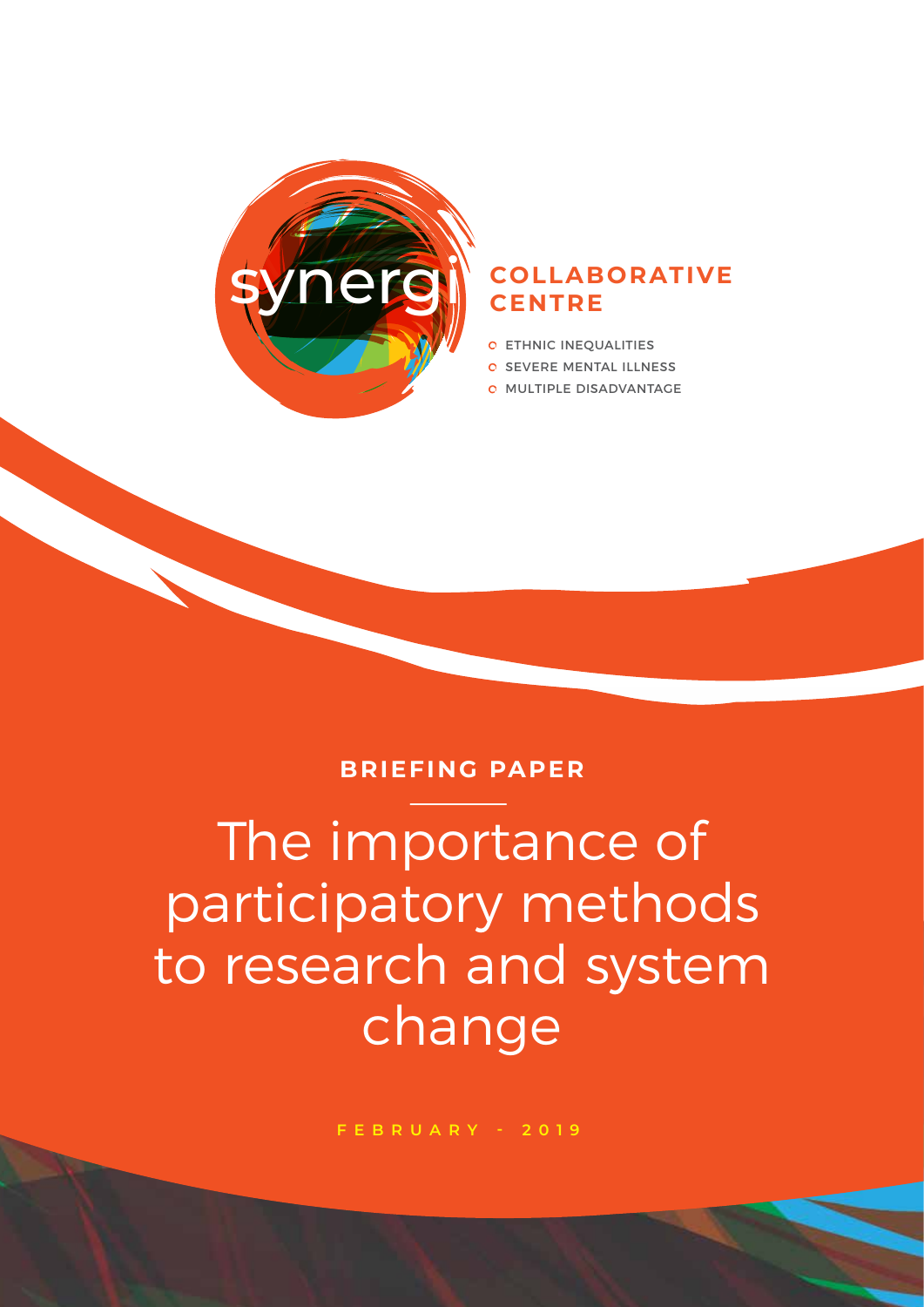

**Citation: The importance of participatory methods to research and system change The Synergi Collaborative Centre**

**www.synergicollaborativecentre.co.uk**

**Email all correspondence to Professor Kamaldeep Bhui: k.s.bhui@qmul.ac.uk**

**The Synergi Collaborative Centre** is a national initiative, to reframe, rethink and transform the realities of ethnic inequalities in severe mental illness and multiple disadvantage. Taking a collaborative approach, the centre aims to use the principles of co-production of knowledge and a creative mix of robust research methods. The centre will work closely with commissioners, policymakers and politicians, as well as public service providers, citizens and those experiencing mental distress, to create and deliver a vision to help eradicate ethnic inequalities in severe mental illness and their fundamental causes.

#### SYNERGI PROJECT TEAM

**Professor Kamaldeep Bhui** Project Director, Queen Mary University of London

#### **Professor James Nazroo** Project Co-Director, The University of Manchester

**Ms Joy Francis** Project Co-Director, Words of Colour Productions

**Dr Kristoffer Halvorsrud** Research Fellow

**Dr James Rhodes Lecturer** 

**Dr Maria Haarmans** Research Associate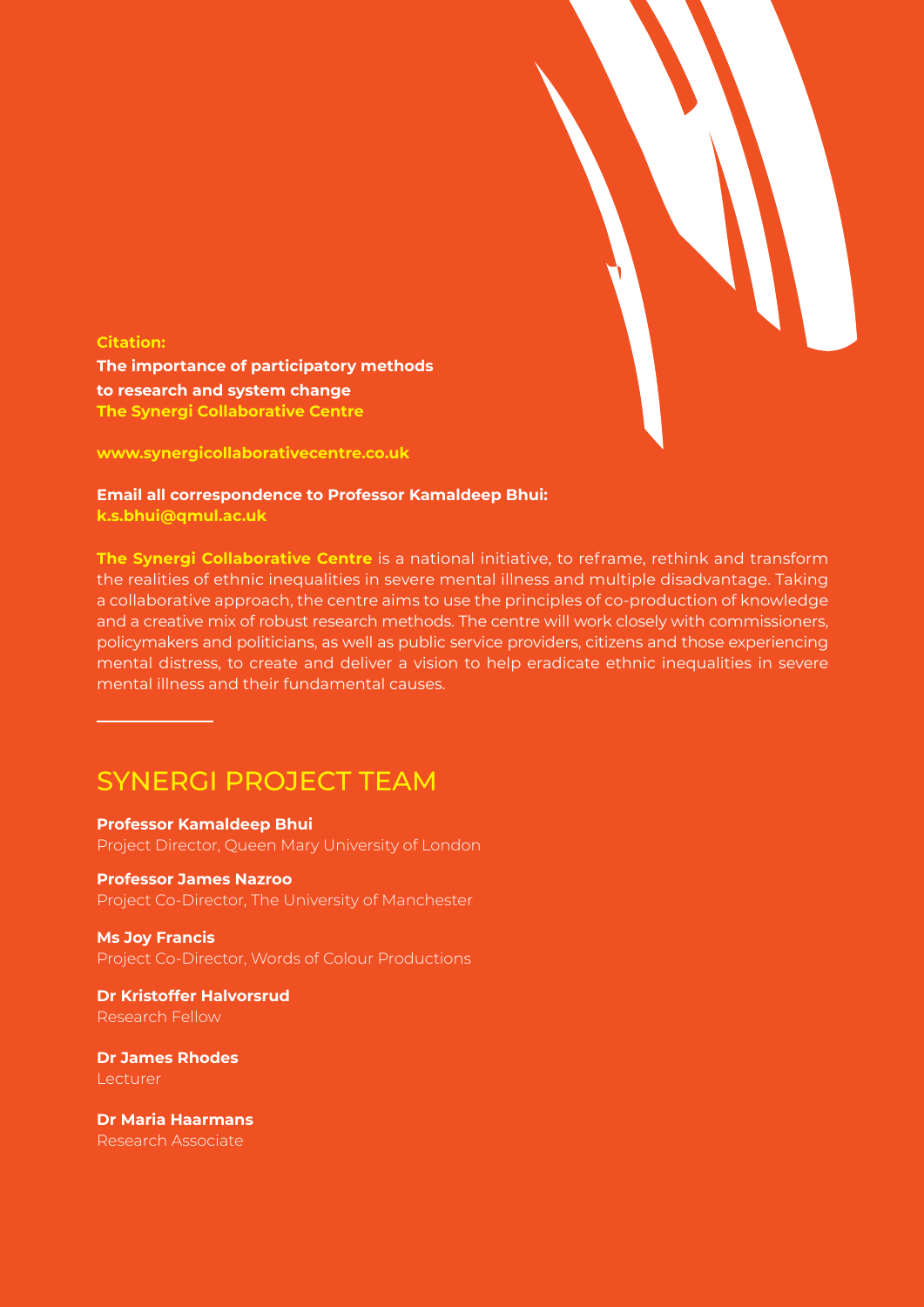

# INTRODUCTION

The Synergi Collaborative Centre is taking forward a programme of work that aims to reduce ethnic inequalities in severe mental illness in relation to both risk of illness and the provision of care. It will do this by understanding how inequalities relate to experiences of disadvantage, how this develops across the life course and in multiple domains of life, and by using this evidence to work towards developing and applying approaches to reduce them.

These inequalities are longstanding and seemingly intractable. As such, they run the risk of becoming accepted as 'normal'/'natural', difficult or impossible to address. We have argued (Bhui et al., 2018) that the ostensibly intractable nature of these inequalities is primarily a consequence of two issues. First, the underlying drivers of them (historically embedded forms of racism and ethnic inequality) are indeed very difficult to address. Second, is the failure of academic and policy communities to forefront, interrogate and make visible the experiences of service users, namely those with lived experience.

These factors contribute to a fundamental lack of understanding of how inequalities operate and how they might be addressed. This also leads to a lack of compassion about what is at stake for ethnic minority people who experience severe mental illness.

We propose that underpinning this lack of understanding is a relative devaluation of the knowledge held by people with lived experience in comparison with that held by practitioners, policymakers and academics. To address this devaluation and to make progress, it is crucial to have a framework for research and policy work that is fundamentally participatory in nature, allowing a full range of experiences and alternative viewpoints to be brought together in a coherent way.

This is why we are committed to thoroughly embedding participatory approaches into the work of Synergi. In this briefing paper we provide more detail on the rationale for, and our planned approach to, participatory methods, but first we contextualise why there has been a lack of progress in addressing ethnic inequalities in severe mental illness.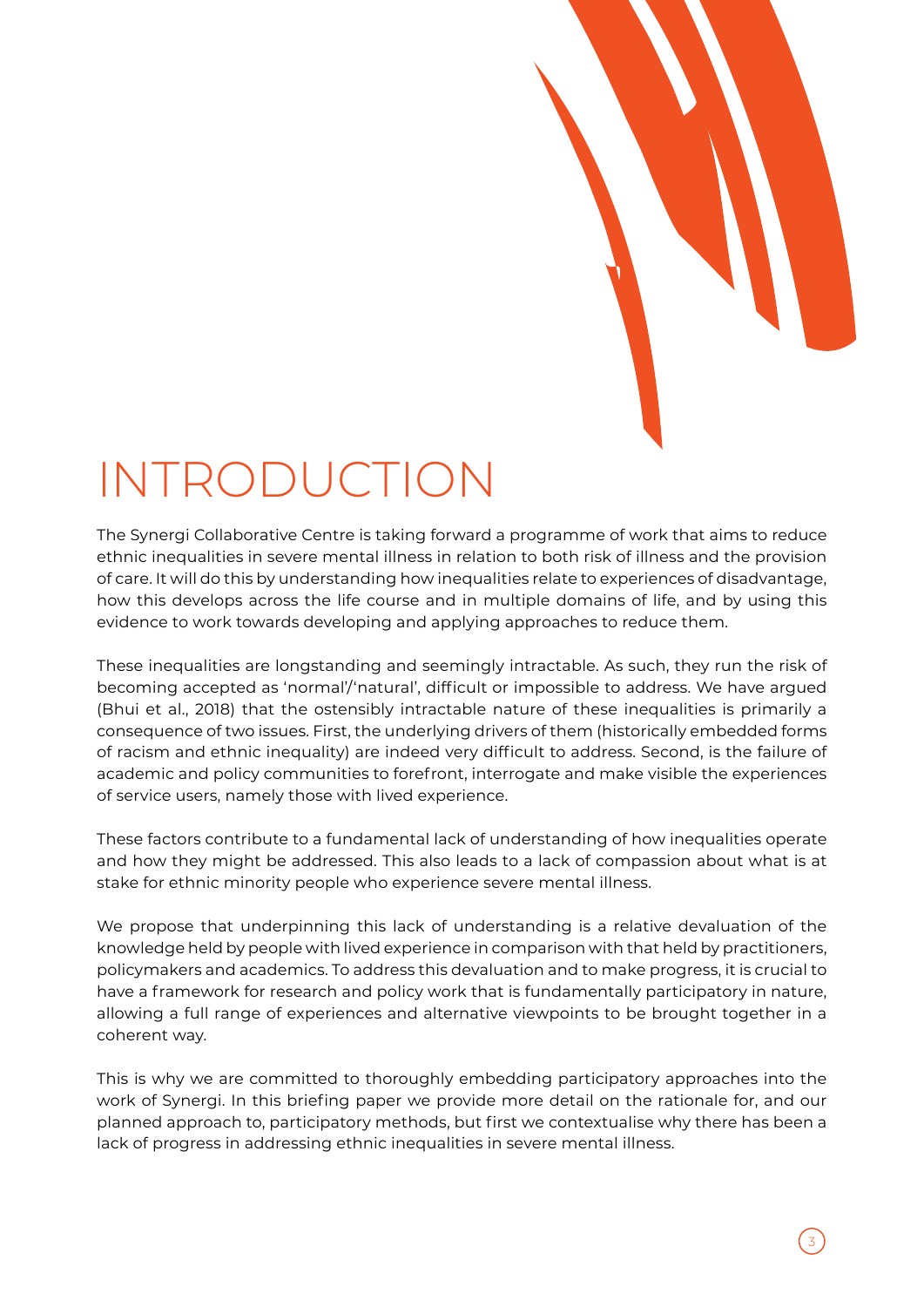### WHY DO ETHNIC INEQUALITIES IN SEVERE MENTAL ILLNESS PERSIST?

Ethnic minority people experience an increased risk of receiving a diagnosis of severe, psychosis-related mental illnesses. This increased risk is exceptionally high for Black people (five to six times higher than for White people), but it is also high for other ethnic minority groups (Synergi Collaborative Centre, 2017). It has not changed meaningfully over the past 50 years and persists across generations. In addition, ethnic minority people with a diagnosis of severe mental illness experience higher rates of contact with the police and criminal justice system, less voluntary inpatient care and fewer primary care interventions (Synergi Collaborative Centre, 2017).

These more adverse, less therapeutic pathways into and through care don't reflect increased levels of violence or substance misuse, nor delays in access to first episode services (Halvorsrud et al. in press). Rather, these experiences may well reflect wider issues of disempowerment, lack of trust, social exclusion and a lack of political influence (Bhui et al., 2018). Questions of disempowerment are often raised in service user meetings and are more broadly discussed in user-led activist groups, but they are rarely captured, or presented, in research or professionalised evidence.

Fundamental to ethnic inequalities in risk of diagnosis and pathways to care is the persistent presence of ethnic inequalities in broader social and economic domains, including employment and housing, and in the outcomes from educational achievements (Jivraj and Simpson 2015). In addition, risks of exposure to racism and discrimination within the UK have not changed significantly over the past 20 years (Virdee, 1997; Karlsen and Nazroo, 2014), and levels of prejudice against ethnic minority people have also remained remarkably high over time (Kelley et al., 2017).

Such social and economic inequalities have been shown to relate to the increased risk of severe mental illness experienced by ethnic minority people. There is a strong correlation between these forms of disadvantage and both the risk of severe mental illness and the risk of coercive treatment (Synergi Collaborative Centre, 2018). However, how these disadvantages are experienced, how they shape people's lives and people's interactions with health and social care services, and what this means for service design, is inadequately understood and rarely studied. In effect, the mechanisms behind these inequalities have not been traced and, therefore, cannot be addressed. It is here that progress can be made by placing centre stage the experiences and knowledge of those ethnic minority people with lived experience; that is, by adopting participatory approaches.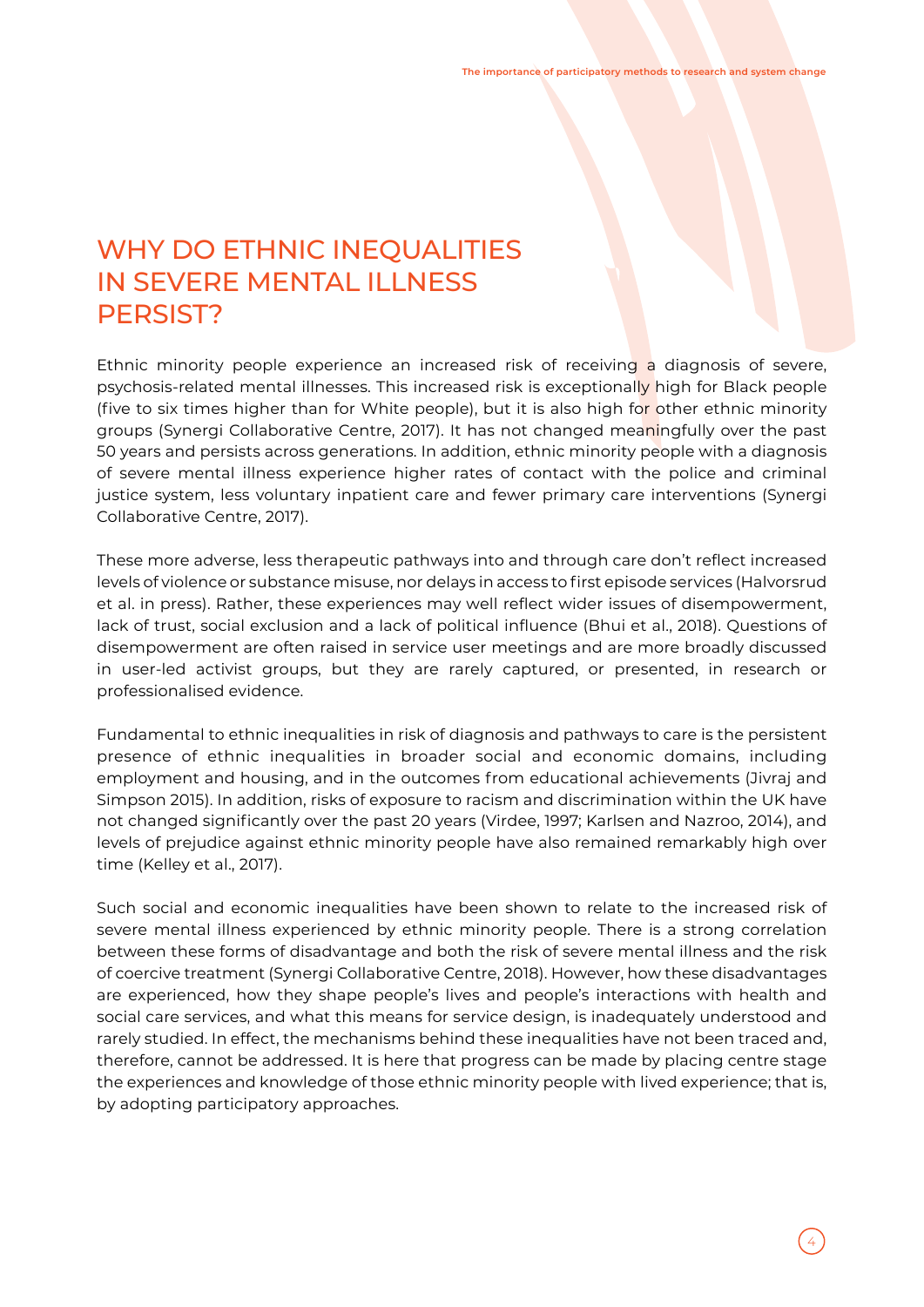## PARTICIPATORY APPROACHES TO RESEARCH AND POLICY DEVELOPMENT

Over the last two decades, mental health service users have become increasingly involved in research on a continuum of levels from consultation to user-led and user-controlled research (Faulkner and Layzell, 1999; Rose, 2001; Staddon, 2013). A variety of terms have been used for the range of approaches taken to enable user involvement in research and policy work, most commonly: 'co-production', 'co-creation' and 'co-design'. Although all of these share similar underlying principles, the terms are sometimes used in different ways in different contexts, and sometimes interchangeably. In fact, their origins are somewhat diverse, with roots in commerce, product or public service delivery design, politics, education, philosophy of knowledge and a range of social science approaches to research.

For example, co-design and co-creation are terms often used in business to describe the involvement of customers in designing/developing products and processes. Co-design is also used in the health sector to describe processes that place service users and communities at the centre of service redesign. While co-production is often used to describe the engagement of communities in research practice.

We use the terms 'co-production' and 'co-creation' to broadly refer to the practice of co-producing knowledge and applying it. In practice, this means members of relevant communities, such as service users, carers, practitioners and commissioners, among others, working with researchers to:

- Transform their concerns/problems into research questions or priorities for research (i.e. co designing the research agenda and process) at the outset.
- Work collegially as co-researchers in all phases of the research (i.e. study design, data collection, data analysis, dissemination of findings). Typically, this is an iterative or cyclic process, alternating between action and critical reflection. Then, in later cycles, continuously refining methods, data and analysis based on the understanding developed in earlier cycles (Baum et al., 2006).
- Co-design/co-create action plans as part of this cycle, which can involve changing current practices, structures, or policies.
- Participate throughout all phases of the work, where "participation is more than just taking part", but involves generating activity underpinned by real choice (Cornwall and Jewkes, 1995, p. 1668).
- Build sustainable networks of support to allow the work to continue and develop further.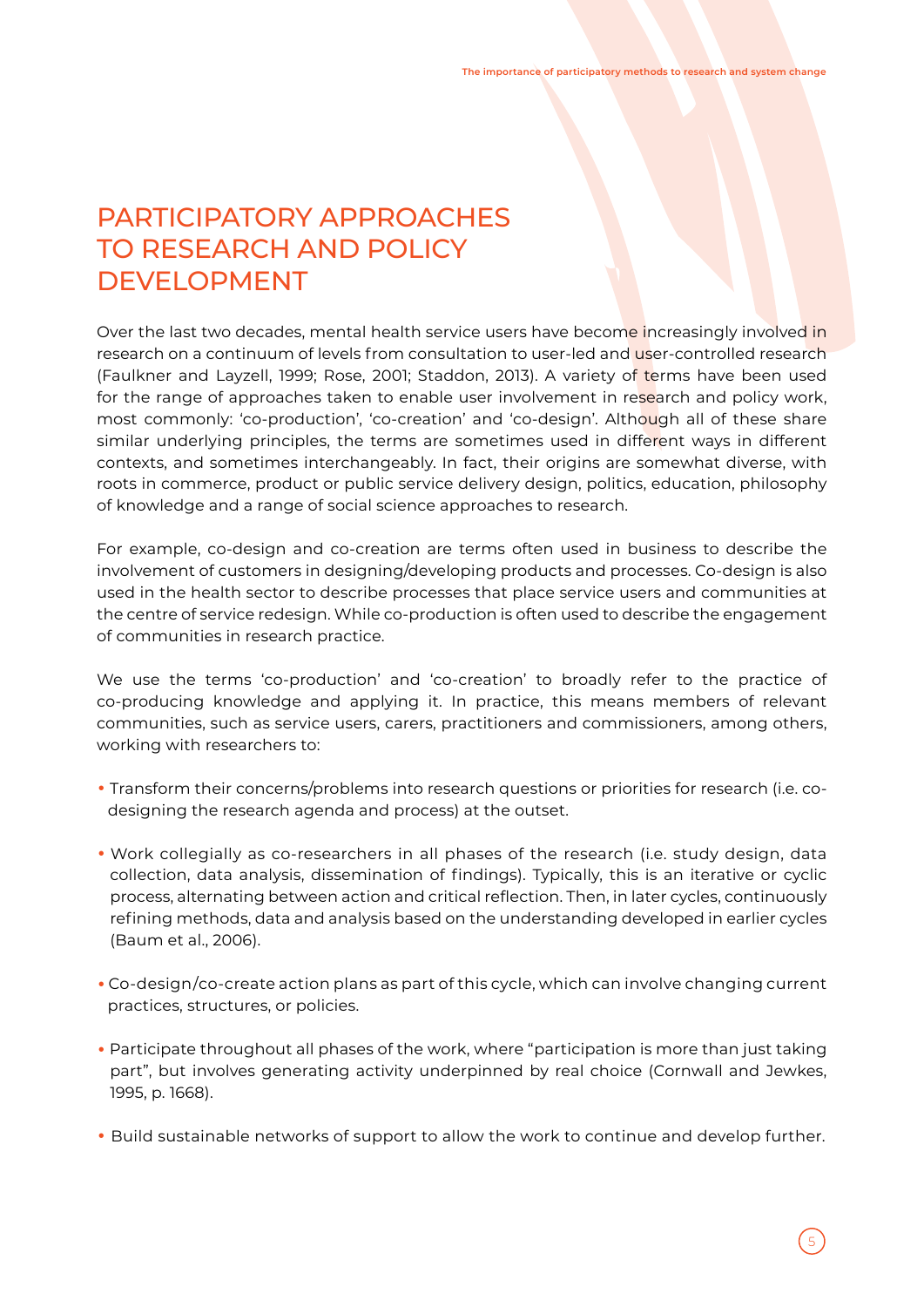Involving service users in these ways has been systematically encouraged through research regulation, ethics and governance (for example, through protocols on Public and Patient Engagement). However, despite this context, there is a surprising lack of representation of ethnic minority users' views on service design and delivery, especially in relation to severe mental illness. Indeed, the recent Framework for Mental Health Research points out that there is a need for greater involvement of ethnic minority people (Department of Health, 2017). Furthermore, service users from ethnic minority groups point to power imbalances in these settings, stemming from marginalisation and discrimination, which operate as barriers to equal involvement (Kalathil, 2013). Addressing these power imbalances is crucial if progress is to be made.

## USING PARTICIPATORY ACTION RESEARCH TO ADDRESS POWER IMBALANCES

Participatory Action Research (PAR) sets out to deal with the marginalisation of people with lived experience and the power imbalances that underlie this marginalisation, which can operate even in the most committed pieces of co-production/co-creation work. In addition, in order to tackle inequalities, PAR emphasises collaboration with the communities being researched, as partners in research design, in dialogue about knowledge and in the development of interventions and health policy (Belone et al., 2016).

To achieve this, it strives to meet the following core objectives (adapted from Kindon et al., 2007, p. 14):

- Aims 'to change practices, social structures and social media which maintain irrationality, injustice and unsatisfying forms of existence' (McTaggart 1997 cited in Reason and Bradbury 2006: 1).
- Treats participants as able, informed and reflexive agents, capable of participating in all aspects of the research process.
- Integrates values and beliefs that are core to the participating community into the central core of interventions, outcome measures and knowledge generation.
- Treats diverse experiences within a community as an opportunity to enrich the research process.
- Measures the credibility/validity of knowledge generated according to whether the resulting action solves problems for the people involved and increases community self-determination.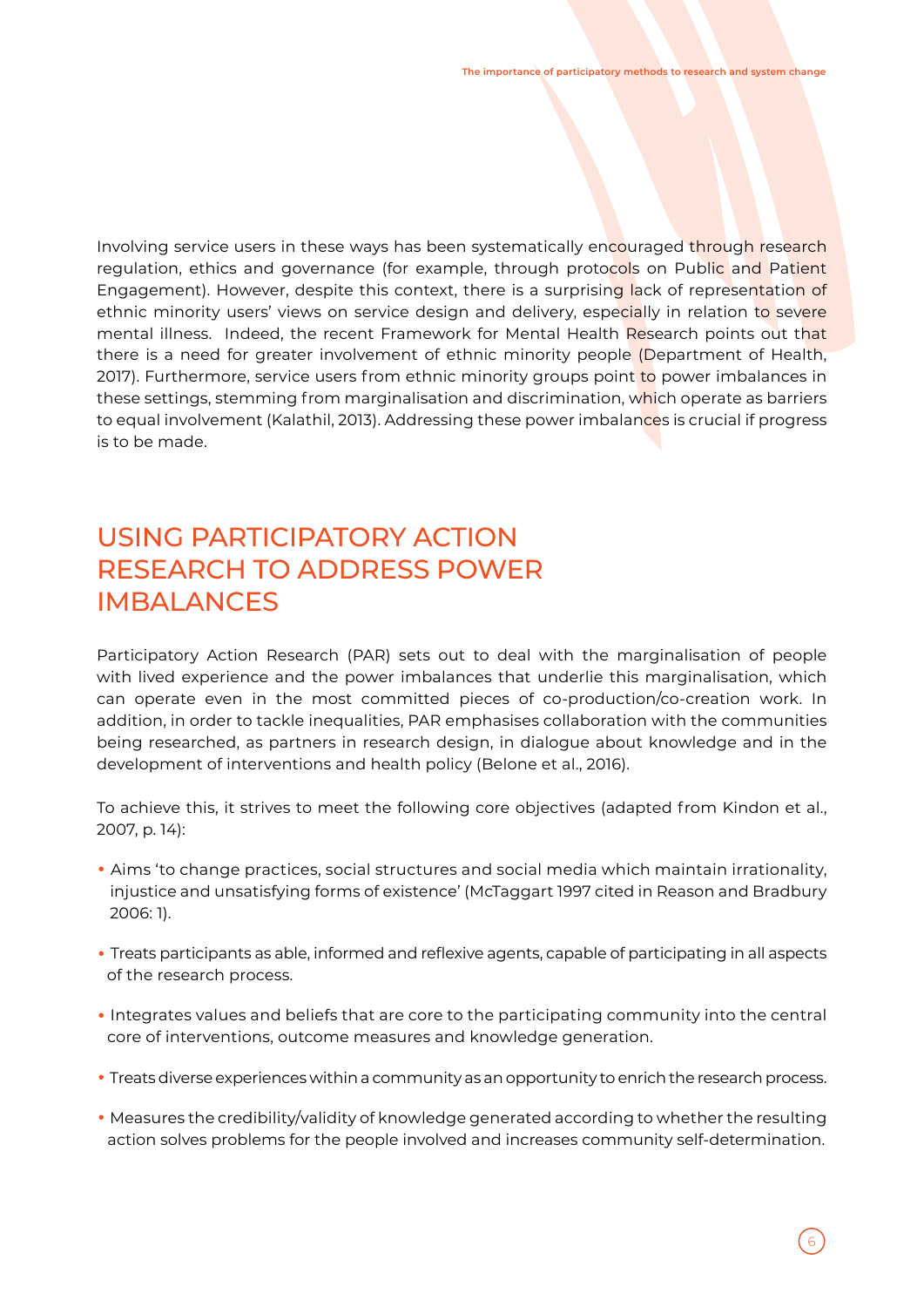As described earlier, the need for such an approach arises because those most affected by inequalities are most often excluded from the knowledge-making, or the decision-making, intended to address them. For this reason, participatory approaches to research acknowledge and set out to address power inequalities, both in society and those that are inherent in the researcher-participant relationship, by using co-production/co-creation of research processes. An important goal of participatory approaches is to reverse power dynamics, so communities become co-researchers rather than participants only.

Synergi is placing a PAR approach at the core of its work because it has an explicit political agenda for promoting social justice ('action') and transforming current practices and power structures, beginning with the research process itself (Maguire, 2000). Heavily influenced by Paolo Freire's liberatory approach to education, and Foucault's notion of power as relational, PAR emphasises the importance of democratising knowledge through expanding who participates in the knowledge-making process (Gaventa and Cornwall, 2008). This emphasises an approach to co-production/co-creation where people's lived experience is considered a legitimate source of knowledge and where people are regarded as agents capable of analysing their own situations and designing their own solutions.

PAR recognises the existence of a multiplicity of ways of knowing about and viewing an issue, and assumes "those who have been most systematically excluded, oppressed or denied carry specifically revealing wisdom about the history, structure, consequences and the fracture points in unjust social arrangements" (Fine, 2008, p.213). So, not only is the location of power in the research process distinct between PAR and conventional research, but the view of what constitutes knowledge and how it can be acquired is also different.

Thus, in PAR, all forms of knowledge – lay, experiential, professional and academic, for example – are placed at the same level (Chesnay, 2016). One type of knowledge is not privileged over another (as it has tended to be in conventional research and professional settings); instead, they are subject to equal, careful and critical scrutiny. To achieve this, PAR emphasises the process of research as much as the 'action' or products of research, valuing the extent to which skills, knowledge and capacities are developed through the research experience (Kindon et al., 2007). It is characterised by a commitment to mutual learning, where academic researchers, community members and professionals learn from one another.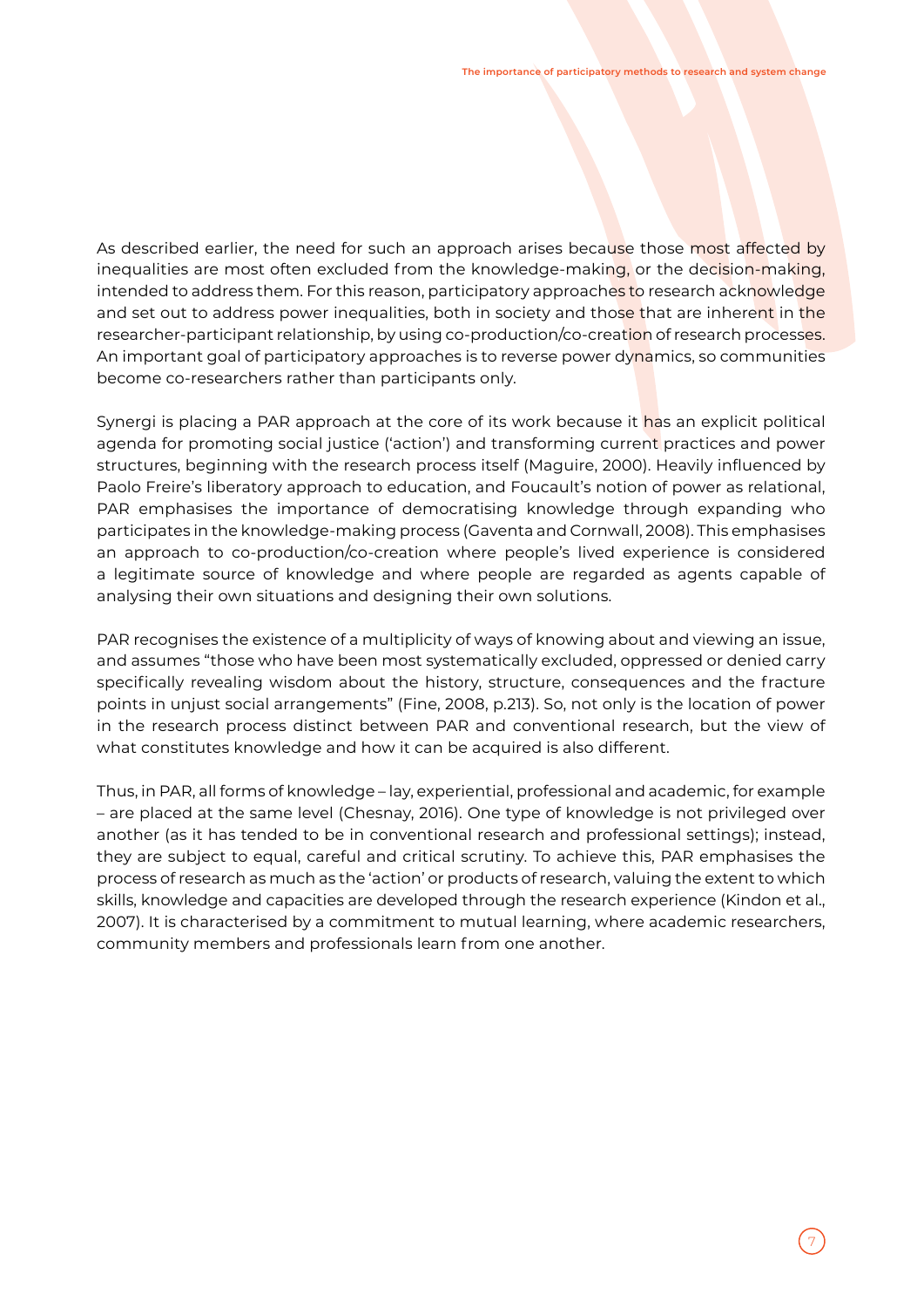## OUR APPROACH TO PARTICIPATORY ACTION RESEARCH

It is crucial to ensure that professional discourse is centred on what is at stake for patients and the public. For this to happen, the views of service users and the public must be heard. Not hearing, or paying attention to, such views leads to negative position taking, rather than more creative and progressive uses of disagreement as a window to better understanding.

More fundamentally, it is also important that we recognise that power-imbalances continue to operate, even if we aim to treat different sources and types of knowledge equally. We recognise that power inequities within the co-production/co-creation relationship cannot be entirely eliminated through Participatory Action Research processes (Grant et al., 2008). Indeed, it may well be that service users 'learn' to present their experiences in ways that count as 'legitimate' sources of evidence when engaged in participatory activities, particularly when hierarchies of evidence, where academic/technical evidence sits above experiential evidence, continue to exist (Renedo et al., 2018).

In this context, our starting point is to rely less on larger public organisations, professional bodies and familiar experts, and to privilege those with lived experience (broadly defined as including service users, carers and those providing formal care) to hear hidden voices. These hidden voices, we argue, hold insights into how health inequalities arise and are sustained, how racism operates and how we can empower people and communities to direct change.

This does not mean neglecting evidence from academic and professional sources. Rather it means working to produce a critical synthesis of the full range of evidence and bring the different strands of evidence into discussion with each other – revisiting and reconsidering academic and professional knowledge in the context of insights gained from service user-generated knowledge. Importantly, the purpose of utilising and mobilising multiple sources of evidence is not to corroborate study findings. Rather, the insights from different forms of evidence may complement each other and give a fuller picture of the problems we aim to address (Willig, 2013).

To do this, we aim to work together with those with lived experience as colleagues with a range of different skills to offer, learning from each other in the process and allowing us to jointly develop new insights. To do this, we will recruit co-researchers with lived experience of severe psychological distress, and who identify with ethnic minority status, to work with the research team throughout the process. This will involve refining the research questions, designing the research instruments, carrying out data collection, conducting analysis and disseminating and applying findings.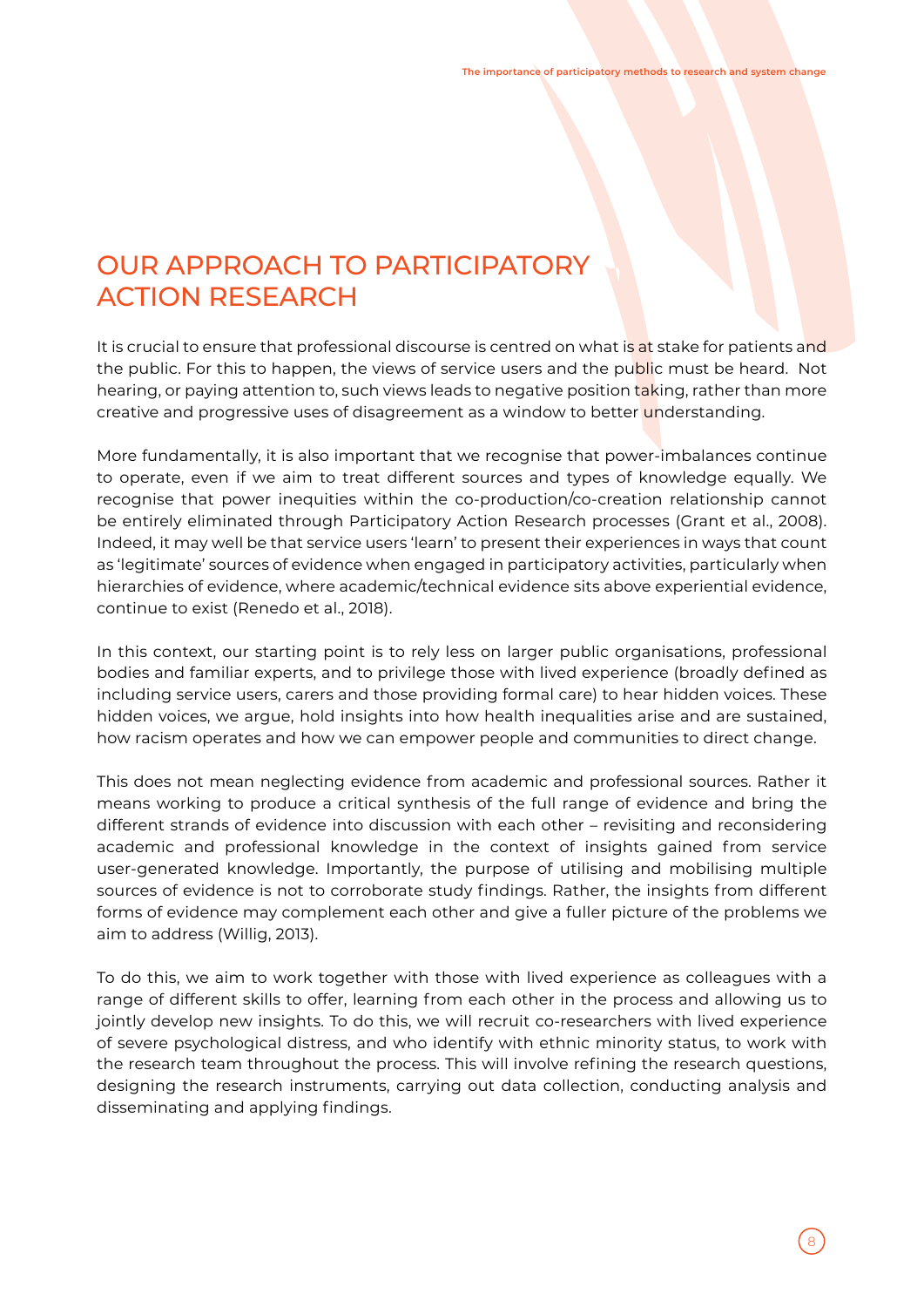Co-production/co-creation may involve multiple methods designed to increase participation, empowerment, relevance and impact of research. Within this framework we will be running a number of activities. For example, the Synergi photovoice project (where those with lived experience have told their own stories through photographs and narratives with the goal of promoting social action (Wang and Burris, 1997), a priority setting survey (which builds on the Synergi photovoice activity), and Creative Spaces workshops (where we discuss and develop alternative solutions that can be applied in local contexts).

### CONCLUDING COMMENTS

The Synergi Collaborative Centre's programme of work is to reduce the longstanding ethnic inequalities in severe mental illness. We argue that it is crucial to have a framework for research and policy work that is fundamentally participatory in nature to make progress in this area. Such an approach allows a full range of experiences and alternative viewpoints to be brought together in a coherent way. However, in doing this, we argue that it is essential to forefront, interrogate and make visible the experiences of service users with lived experience. It is by bringing this evidence into dialogue with academic, professional, policy and clinical knowledge that we will gain additional insights into how inequalities operate and how they might be addressed.

To do this, we will place a Participatory Action Research (PAR) approach centrally in our work. This follows the tradition of a range of approaches taken to enable user involvement in research and policy work, such as 'co-production', 'co-creation' and 'co-design'. However, PAR emphasises the importance of democratising knowledge through expanding who participates in the knowledge-making process – with an explicit political agenda for promoting social justice ('action') and transforming current practices and power structures, beginning with the research process itself. In the context of our work, this particularly means addressing the lack of representation and the marginalisation of ethnic minority service users in participatory approaches to research and service design.

Using the principles of PAR, Synergi aims to work together with those with lived experience as colleagues to jointly develop new insights.

We urge readers to engage with us, to look at our website and sign up to our mailing list, and to respond to invitations to participate in this work.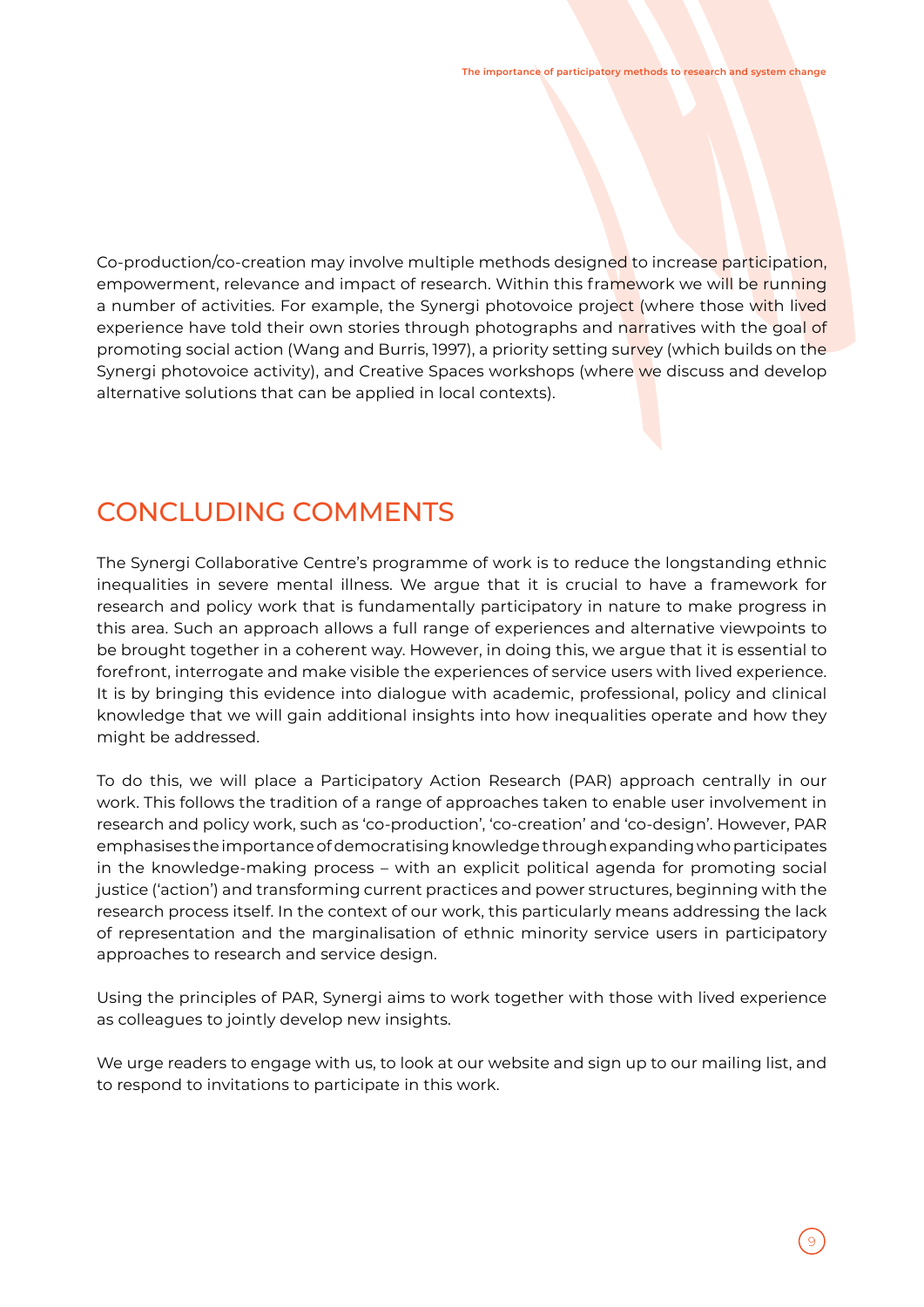

# REFERENCES

- Baum, F., MacDougall, C., and Smith, D. (2006). Participatory action research. Journal of Epidemiol Community Health, 60, 854-857. DOI: 10.1136/jech.2004.028662
- Belone, L., …Wallerstein, N. (2016). Community-Based Participatory Research Conceptual Model: Community Partner Consultation and Face Validity. Qualitative Health Research, 26(1), 117–135. doi:10.1177/1049732314557084
- Bhui, K.S., Halvorsrud, K. and Nazroo, J. (2018) 'Making a difference: ethnic inequality and severe mental illness', British Journal of Psychiatry, 213, 4, 574-578, doi: 10.1192/bjp.2018.148
- Chesnay, C. T. (2016). Through a feminist poststructuralist lens: Embodied subjectivities and participatory action research. Canadian Journal of Action Research, 17 (3), 57-74
- Cornwall, A., and Jewkes, R. (1995). What is participatory research? Social Science and Medicine, 41(12), 1667–1676
- Department of Health (2017) A Framework for mental health research, London: Department of Health
- Freire, Paulo. (1993). Pedagogy of the Oppressed. London: Penguin Books
- Halvorsrud, K., Nazroo, J., Otis, M., Brown Hajdukova, E., and Bhui, K. (in press) 'Ethnic inequalities and pathways to care in psychosis in England: A systematic review and meta-analysis', BMC medicine
- Jivraj, S. and Simpson, L. (eds.) Ethnic identity and inequalities in Britain. Bristol: The Policy Press
- Karlsen, S and Nazroo, J.Y. (2014) 'Ethnic and religious variations in the reporting of racist victimization in Britain: 2000 and 2008/2009', Patterns of Prejudice, 48, 4, 370-397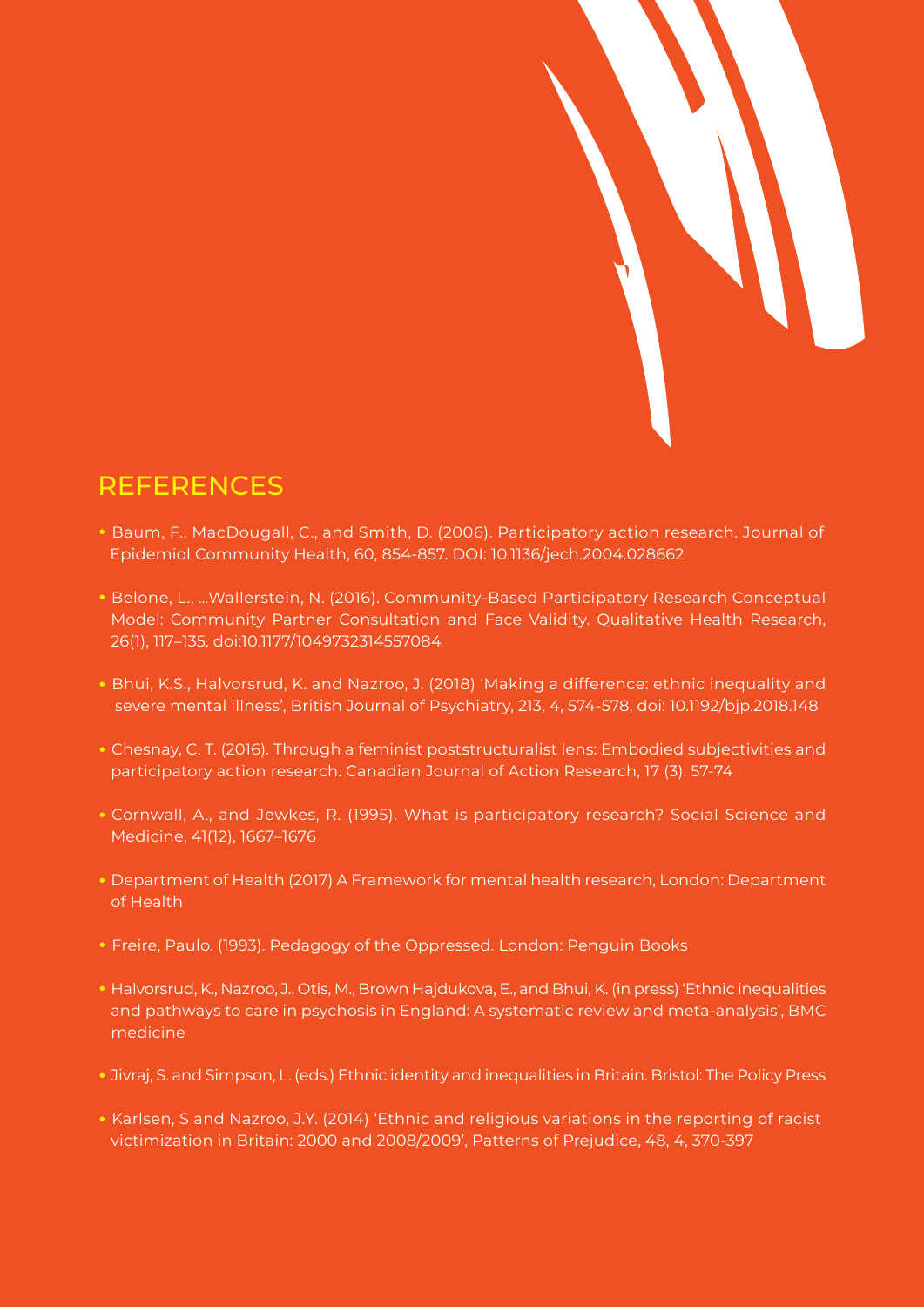

- Kelley, N., Khan, O. and Sharrock, S. (2017) Racial prejudice in Britain today, London: Natcen
- Kindon, S., Pain, R. and Kesby, M. (Eds.) (2007). Participatory Action Research Approaches and Methods: Connecting people, participation and place. London: Routledge
- Larkin, M, Boden, Z. V., and Newton, E. (2015). On the brink of genuinely collaborative care: Experience-based co-design in mental health. Qualitative Health Research, 25(11),1463-76. doi: 10.1177/1049732315576494
- Renedo, A., Komporozos-Athanasiou, and Marston, C . (2018). Experience as evidence: The dialogic construction of health professional knowledge through patient involvement. Sociology 52(4), 778-795
- Synergi Collaborative Centre (2017), 'Ethnic Inequalities in UK Mental Health Systems'
- Synergi Collaborative Centre (2018), 'The Impact of Racism on Mental Health'
- Virdee, S. (1997) 'Racial Harrassment'. In T. Modood, R. Berthoud, J. Lakey, J. Nazroo, P. Smith, S. Virdee and S. Beishon (Eds.) Ethnic Minorities in Britain: Diversity and Disadvantage, London: Policy Studies Institute
- Voorberg, W. H., Bekkers, V. J. J. M. and Tummers, L. G. (2015). A Systematic Review of Co-Creation and Co-Production: Embarking on the social innovation journey. Public Management Review, 17 (9), 1333-1357, DOI: 10.1080/14719037.2014.930505
- Wang, C. and Burris, M. A. (1997). Photovoice: Concept, methodology, and use for participatory needs assessment. Health Education and Behavior, 24 (3) 369-387